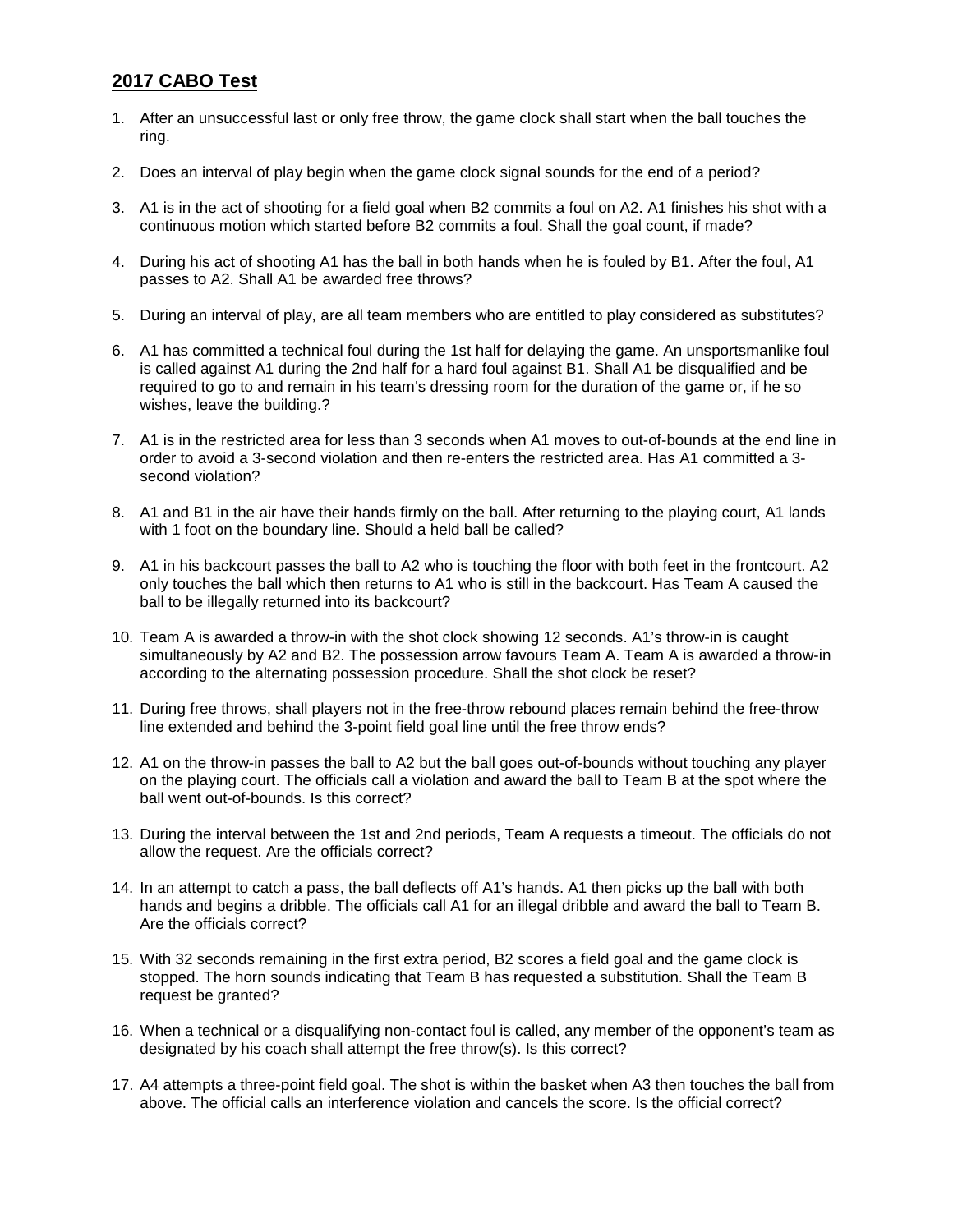- 18. While standing still after ending a dribble, A5 deliberately throws the ball against the backboard and catches it again before it has been touched by another player. Has A5 committed a double dribble violation?
- 19. On the last or only free throw by A1, B1 steps into the restricted area before the release of the ball. A1 then steps on the free throw line after releasing the ball but before it hits the ring. The ball enters the basket. The officials call a double violation and award the ball for a throw-in to the team entitled to the next alternating possession arrow. Are the officials correct?
- 20. B1 has committed a technical foul during the 1st period. In the 4th period B1 has committed his 5th foul. On the way to his team bench B1 is charged with a technical foul. Is B1's second technical foul charged to his coach?
- 21. B1 steals the ball from A1. A1 reaches out and contacts B1 while making a legitimate attempt to play the ball. The officials call an unsportsmanlike foul on A1. Are the officials correct?
- 22. A1 is driving to the basket when B1 falls backwards to the floor after A1's marginal contact followed by B1's theatrical display. A warning for such action has already been communicated to the Team B players through the Team B coach. The officials call a technical foul on B1 for faking a foul. Is this correct?
- 23. Shall unnecessary contact caused by the defensive player in order to stop the progress of the offensive team in transition be called an unsportsmanlike foul?
- 24. A1's try for goal is in the air when the horn sounds to end the period. The ball is then touched on its upward flight and then enters the basket. Shall the try for goal count?
- 25. Finishing his fast break, A1 starts his act of shooting when B1 contacts his arm from behind on trying to block the ball. Shall this be called an unsportsmanlike foul?
- 26. Team A has control of the ball in their frontcourt. A1 mishandles a pass from A2 and the ball bounces into the backcourt. A1 is the first to touch the ball in the restricted area of his backcourt. The official calls a violation for illegally returning the ball to the backcourt and awards a throw-in to Team B near centre court, in Team B's frontcourt. Is the official correct?
- 27. A1, upon completion of his dribble, catches the ball with only his right foot on the floor and then steps with his left foot, immediately coming to a stop with both feet on the floor. May A1 use either foot as his pivot foot?
- 28. During a throw in for Team A in the 2nd period, A1 is holding the ball out-of-bounds and the official has begun the visible 5-second count. Before the ball is released on the throw in, A5 sets an illegal screen on B4. This is Team A's 5th foul in the period. Shall the officials award B4 two shots?
- 29. A1 is entitled to two free throws. A1 is successful on the first free throw. Before the ball is provided to A-1 for the second free throw, Coach A is assessed a technical foul. The official awards one free throw to a Team B player with no line up at the Team A basket, after which play resumes with the normal administration of A1's second free throw. Is this correct?
- 30. A1 has been charged with his 5th personal foul. Frustrated, he verbally insults the official. A1 is charged with a disqualifying foul. The officials charge A1's disqualifying foul to Coach A and award 2 free throws and possession of the ball for Team B. Are the officials correct?
- 31. A1 is injured and receives treatment from the Team A athletic trainer. Team B requests and is granted a time-out. Before a substitute for A1 has entered the game, A1 appears to have recovered and requests to remain in the game. Should A1 be allowed to remain in the game without Team A requesting and being granted a time out?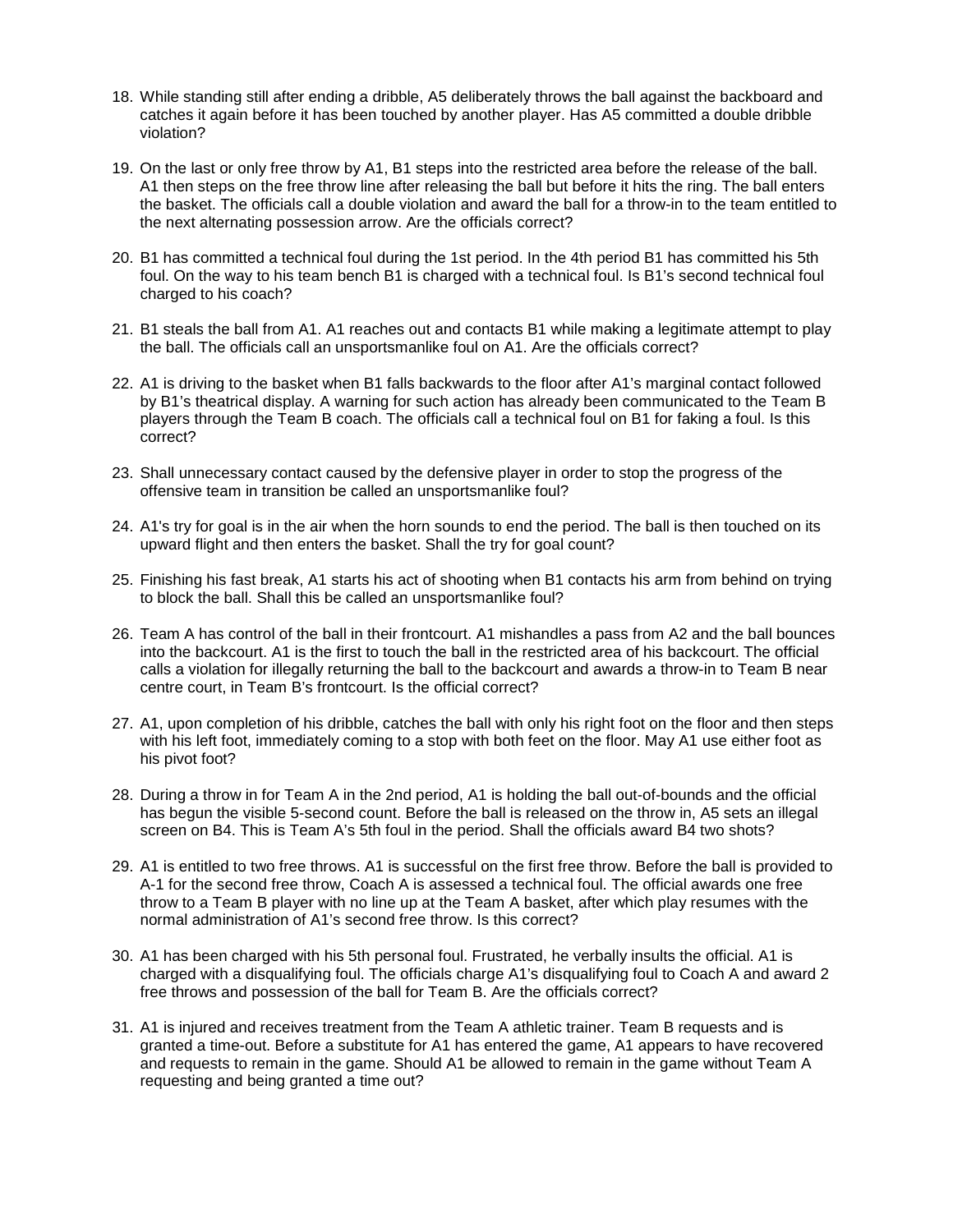- 32. The time-out period ends and the official beckons Team A back on the playing court. The coach A continues to instruct his team which remains in the team bench area. The official re-beckons Team A on the playing court and Team A continues to remain in the team bench area. The officials charge a time-out, without warning, against Team A. Is this correct?
- 33. After a defensive player has established a legal guarding position on dribbler A1, can the defensive player move laterally or backwards in order to maintain the initial legal guarding position and attempt to draw a charge on A1?
- 34. During A2's shot for a field goal the ball touches the backboard but does not touch the ring. On the rebound the ball is then touched but not controlled by B1, after which A3 gains control of the ball. At this time the shot clock signal sounds. Has a shot clock violation occurred?
- 35. B1 fouls dribbler A1, this is the 5th Team B foul. After that, A1 throws the ball from a short distance directly to B1's face (head). The officials charge A1 with a disqualifying foul and determine that the substitute for A1 shall be awarded 2 free throws with no line up. After that, the officials award any Team B player 2 free throws, followed by a Team B throw-in at the centre line extended, opposite the scorer's table. Are the officials correct?
- 36. A1, in his backcourt, dribbles the ball for 4 seconds when a fight starts. A7 and B9 are disqualified for entering the playing court. The game shall be resumed with a Team A throw-in at the centre line extended. A2 passes the ball to A3 in A's backcourt. Shall Team A have 4 seconds to cause the ball to go into its frontcourt?
- 37. A1, while lying on the floor, gains control of the ball. A1 then attempts to stand up while dribbling the ball. Has A1 committed a travelling violation?
- 38. The ball has been placed at the disposal of A3 to begin the 2nd period. Before the ball has been legally touched by a player on the playing court, B4 fouls A4. Has B4's foul occurred during an interval of play?
- 39. A1 dribbles from his backcourt and ends his dribble holding the ball while straddling the centre line. A1 then passes the ball to A2 who is also straddling the centre line. Shall the 8-second period continue?
- 40. B1 fouls A1 and this is Team B's 4th team foul. The official commits an error by awarding A1 2 free throws. Following the successful last free throw, the game continues, and the game clock starts. B2 receives the ball, dribbles and scores. The error is discovered after the ball is at the Team A player's disposal for the throw-in at the end line. Is the error still correctable?
- 41. The ball is above the ring as a result of a pass from A1 inside the 2-point field goal area when B1 reaches through the basket from below and touches the ball. The official rules that B1 has committed an interference violation and awards Team A two points. Is the official correct?
- 42. With 4 seconds remaining on the shot clock, A2 dribbles when a technical foul is called against B1, followed by a technical foul against Coach A. The officials cancel the equal penalties for the B1 technical foul and the Coach A technical foul, and resume the game with a throw-in for Team A with 4 seconds remaining on the shot clock. Is this procedure correct?
- 43. A player receives the ball while standing on both feet. The right foot is lifted, therefore establishing the left foot as the pivot foot. To start a dribble, may the pivot foot be lifted before the ball is released from the hands?
- 44. During the Team A alternating possession throw-in to begin the 3rd period, just prior to thrower-in A3 releasing the ball, the official calls a foul on A5 for pushing B3. The officials rule that the A5 foul is a team control foul and the throw-in shall be awarded to Team B at the nearest point to where the foul was committed. The officials instruct the table official to leave the alternating possession arrow in Team A's favour. Are the officials correct?